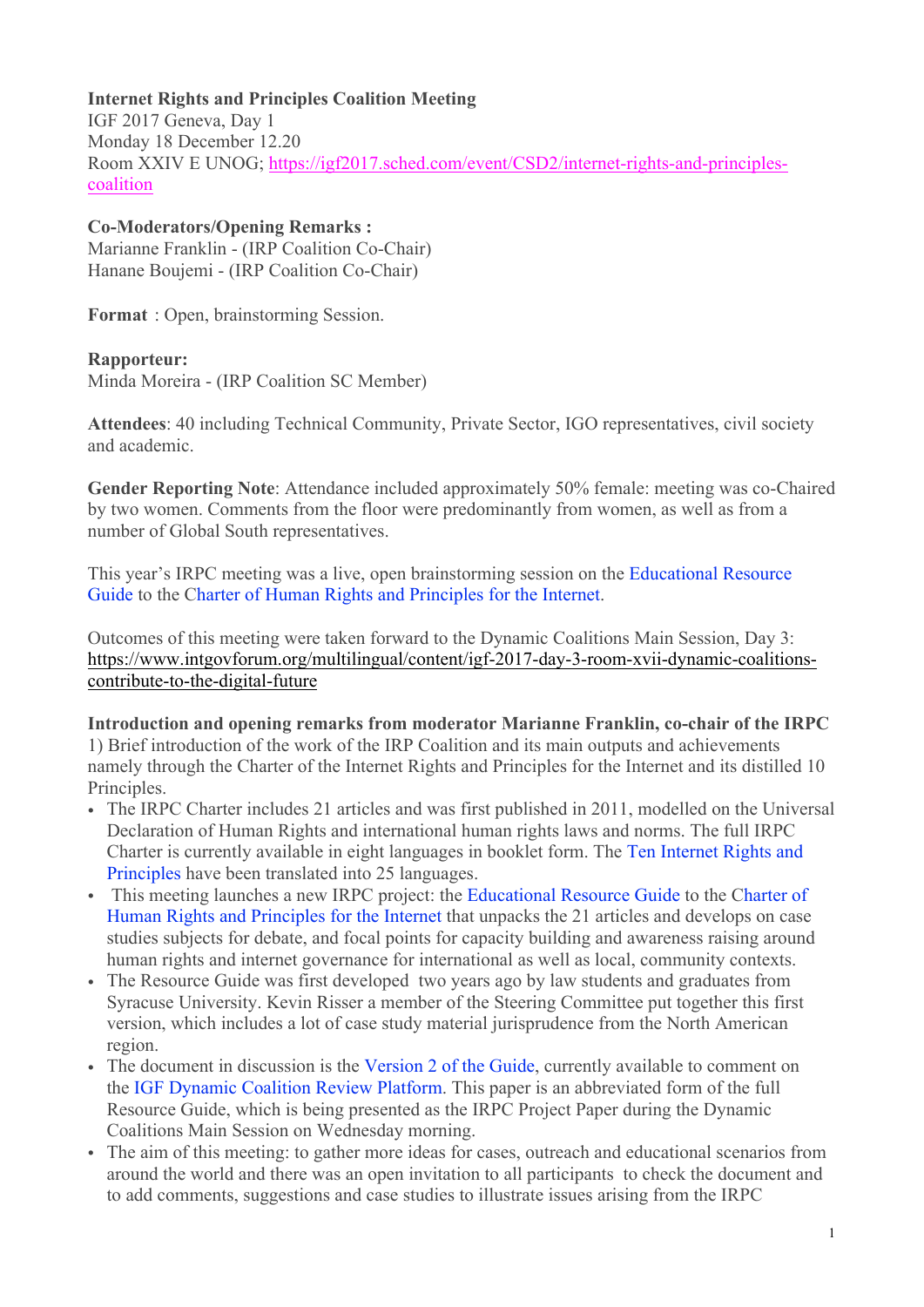Charter's 21 Articles that can help develop the resource guide and transform it into a document that can be used internationally not only in classrooms, but also in judiciary, community groups, policymaking at both national and international levels.

2) Invitation to people in the room and remote participants to visit the document and to leave their comments, case studies, suggestions and to join the debate.

#### **Overview of Outreach and Educational work with the Charter in the MENA region - Hanane Boujemi, IRPC Co-chair**

A brief insight into the outreach work which took place in the Middle East and north African region around the Charter and the 10 principles and how it relates to what the Resource Guide aims to achieve, which is to develop a document that is accessible to everyone and that can be used to educate, promote and raise awareness of each one of the 21 articles of the IRPC Charter of the Human Rights and Principles Coalition, a document that is well-referenced and has been used as a framework document at both national and international levels. To help push the Charter forward it is important that people join the coalition, link up the work that is already being made and support the work with concrete case studies.

### **Live brainstorm and input into the Resource Guide CONTRIBUTIONS FROM THE FLOOR:**

Protection of Human Rights online for Refugees and Migrants

- The Charter should have a separate article that ensures that the rights of refugees and migrants are protected in the online environment and that their right of access is not used for deportation *(Egypt)*
- People seeking refugee status should not face any obstacles to access materials online. How can we guarantee that people requesting a refugee status in developed countries can have legal protection to exercise their rights of access to the online environment? [The way leading to the refugee status should be a uniform process and the UN is working to regulate and implement the process possibly as early as 2018] *(Cuba - UN Permanent mission of Cuba in Geneva)*
- In the UK Asylum Seekers in detention camps have very limited access to the Internet and their access is punitively monitored *(Marianne)*
- In some refugee camps e.g. Jordan and other regions internet connection is banned so refugees are not able to actually interact with the outside world. There are organizations which are building the infrastructure and connecting people through wifi, bringing internet connection to some of these camps (*Hanane)*

Accessibility for minorities and disadvantaged groups to fight the digital divide

- How to provide access to minority groups such as the Sen community or the Dolma who are left out of the political and socioeconomic spectrum *(Zimbabwe)*
- Indigenous peoples of Alaska have have problems with infrastructure and access *(Marianne)*
- Palau in the Pacific Ocean and the gap between connected and unconnected in the region. *(Germany & Pacific Region)*

#### Right to association and right to privacy (Germany | Verdi representative)

The Charter should made it clear that:

- Part of the ight of association is the right to organize in a Trade Union, and the right for the Trade Union to get access to the workers. This is especially important in the online platform world where there are still many challenges.